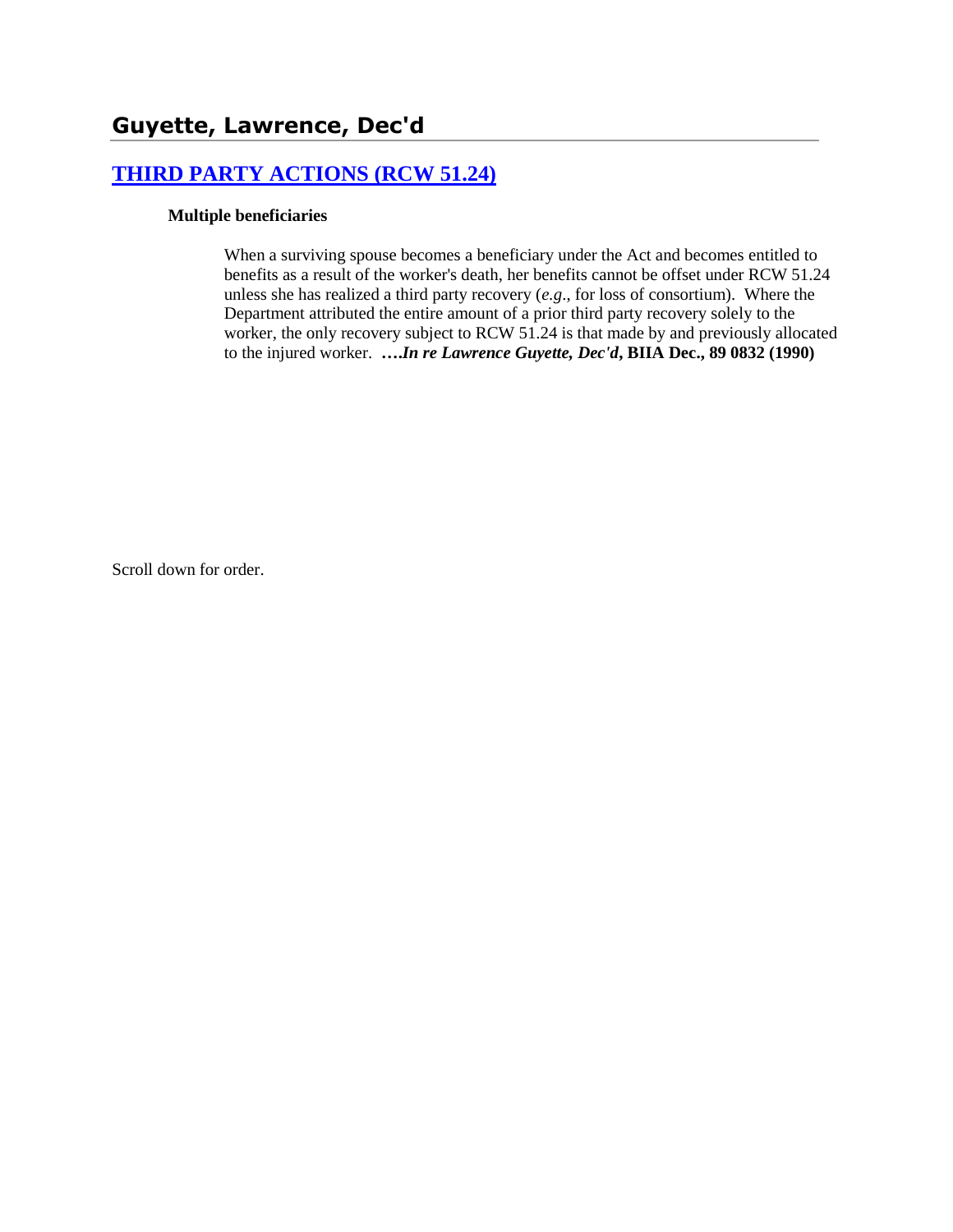### **BEFORE THE BOARD OF INDUSTRIAL INSURANCE APPEALS STATE OF WASHINGTON**

**)**

**IN RE: LAWRENCE GUYETTE, DEC'D ) DOCKET NO. 89 0832**

**CLAIM NO. K-275200 ) DECISION AND ORDER**

APPEARANCES:

Widow-petitioner, Arlet J. Guyette, by Walthew, Warner, Costello, Thompson and Eagan, per Christopher Eagan and Robert H. Thompson

Employer, Various None

Department of Labor and Industries, by Office of the Attorney General, per Beverly Norwood Goetz, Assistant

This is an appeal filed by the widow-petitioner on March 10, 1989 from an order of the Department of Labor and Industries dated January 10, 1989. The order declared an offset totaling \$65,330.70 (based upon the remaining value of an excess third party recovery) and provided that the offset deduction would be taken against the widow's pension benefits of Arlet Guyette**. REVERSED AND REMANDED**.

# **DECISION**

Pursuant to RCW 51.52.104 and RCW 51.52.106, this matter is before the Board for review and decision on a timely Petition for Review filed by the widow-petitioner to a Proposed Decision and Order issued on March 12, 1990 in which the order of the Department dated January 10, 1989 was affirmed.

The issue presented in this appeal is whether the Department may assert an excess third party recovery offset, established under the deceased worker's industrial insurance claim pursuant to RCW 51.24.060, against the pension benefits which the worker's surviving spouse is entitled to receive under RCW 51.32.050. The parties submitted this question for disposition based upon a written "Stipulation of Facts" and written argument.

On February 23, 1988 the Department of Labor and Industries entered an order which allowed a claim filed by Lawrence Guyette based upon the occupational diseases of asbestosis and mesothelioma. The factual stipulation states: "As a result of a law suit against certain asbestos manufacturers, the claimant and his wife recovered \$195,500.00; after all the parties settled the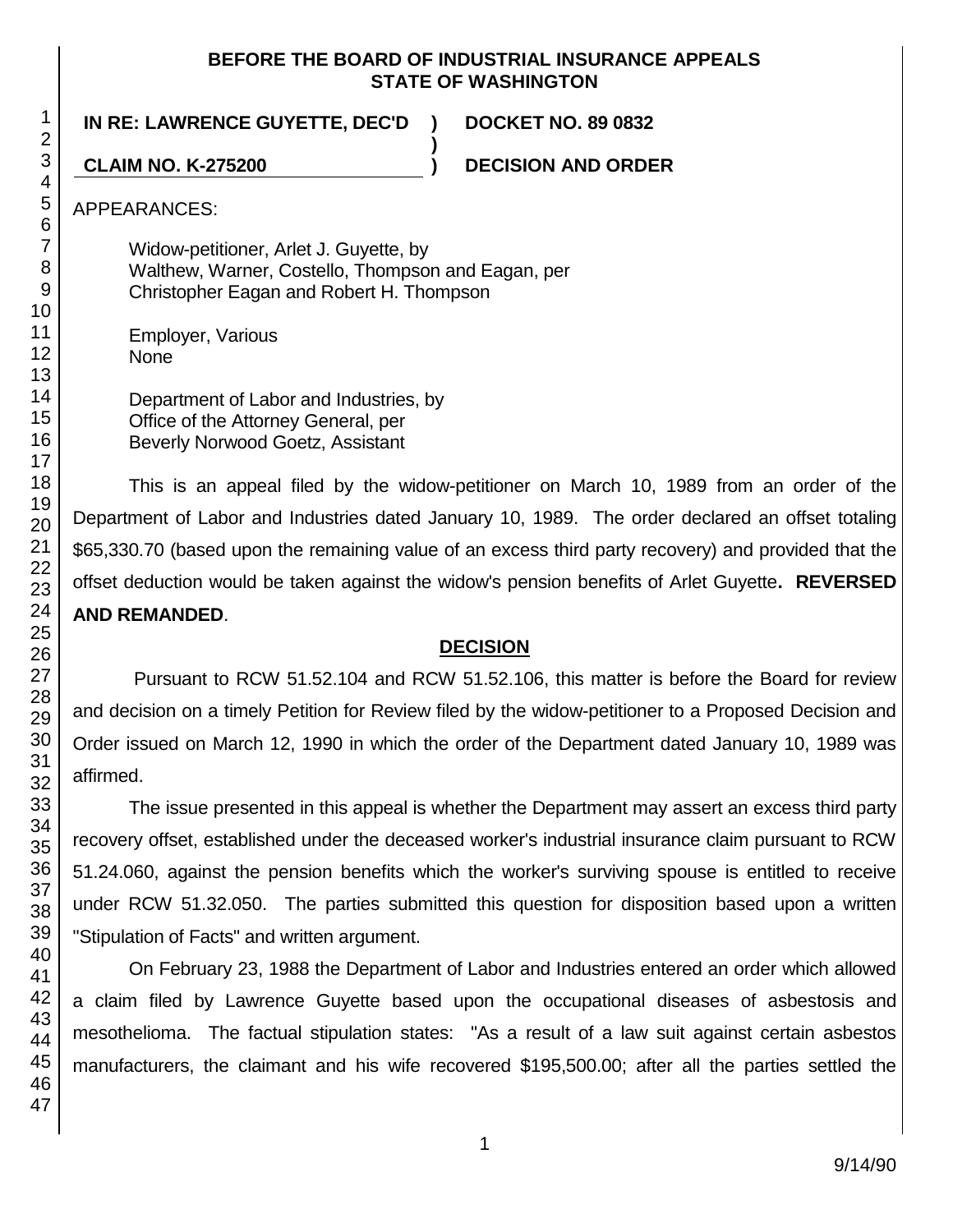matter, there was an excess recovery totaling \$81,718.76." Stipulation of Facts, 1/23/90, paragraph 3. Mr. Guyette died as a result of his occupational disease on May 12, 1988.

On May 23, 1988, the Department issued an order in Mr. Guyette's claim which distributed proceeds from the third party recovery pursuant to RCW 51.24.060. The stipulation sets forth the terms of this order as follows: "no benefits or compensation will be paid to or on behalf of the claimant until such time as this excess totaling \$81,718.76 has been expended by the claimant for costs incurred as a result of the condition(s) covered under this claim." Stipulation of Facts, 1/23/90, paragraph 4. Time loss compensation totaling \$16,387.97, owed to the claimant for the period March 23, 1987 through May 11, 1988, was subsequently credited against the excess recovery. The May 23, 1988 order was neither appealed by any party, nor set aside by the Department, within the time allowed by RCW 51.52.060.

Arlet J. Guyette is the claimant's widow. Pursuant to RCW 51.32.050(2), she made a claim for pension benefits as a surviving spouse. In an order dated September 8, 1988, the Department awarded Arlet Guyette a widow's pension. By the order which is currently on appeal dated January 10, 1989, the Department asserted a third party offset against the benefits payable to Mrs. Guyette. The offset, which totaled \$65,330.70, was based upon the remainder of the excess third party recovery not previously offset against benefits payable to or on behalf of her husband.

Under RCW 51.24.030 a worker or beneficiary is permitted in certain circumstances to seek and recover damages from third parties, subject to the distribution scheme found in RCW 51.24.060. A "beneficiary," as defined in RCW 51.08.020, includes a "wife ... of a worker in whom shall vest a right to receive payment under this title."

Under RCW 51.32.050 a right to receive payment by a spouse is a right which is separate from the worker's claim. A claim under this section may not be filed unless the circumstances described in the statute are present. The primary contingency is the death of the worker as a result of the injury (or disease). The surviving spouse's claim is totally separate and distinct from that of the worker. Purdy & Whitfield v. Dep't of Labor & Indus., 12 Wn.2d 131 (1942).

In In re Charles H. Downey, Dec'd., BIIA Dec., 87 1718 (1989), another asbestosis case which is somewhat similar to the one before us, a third party recovery had been made while both Mr. and Mrs. Downey were alive. The Department allocated to Mrs. Downey a 20% share of the recovery. The Department recognized the common law remedy for loss of consortium by the wife as separate and distinct from the remedies available to the husband. See Reichelt v. Johns-Manville Corp., 107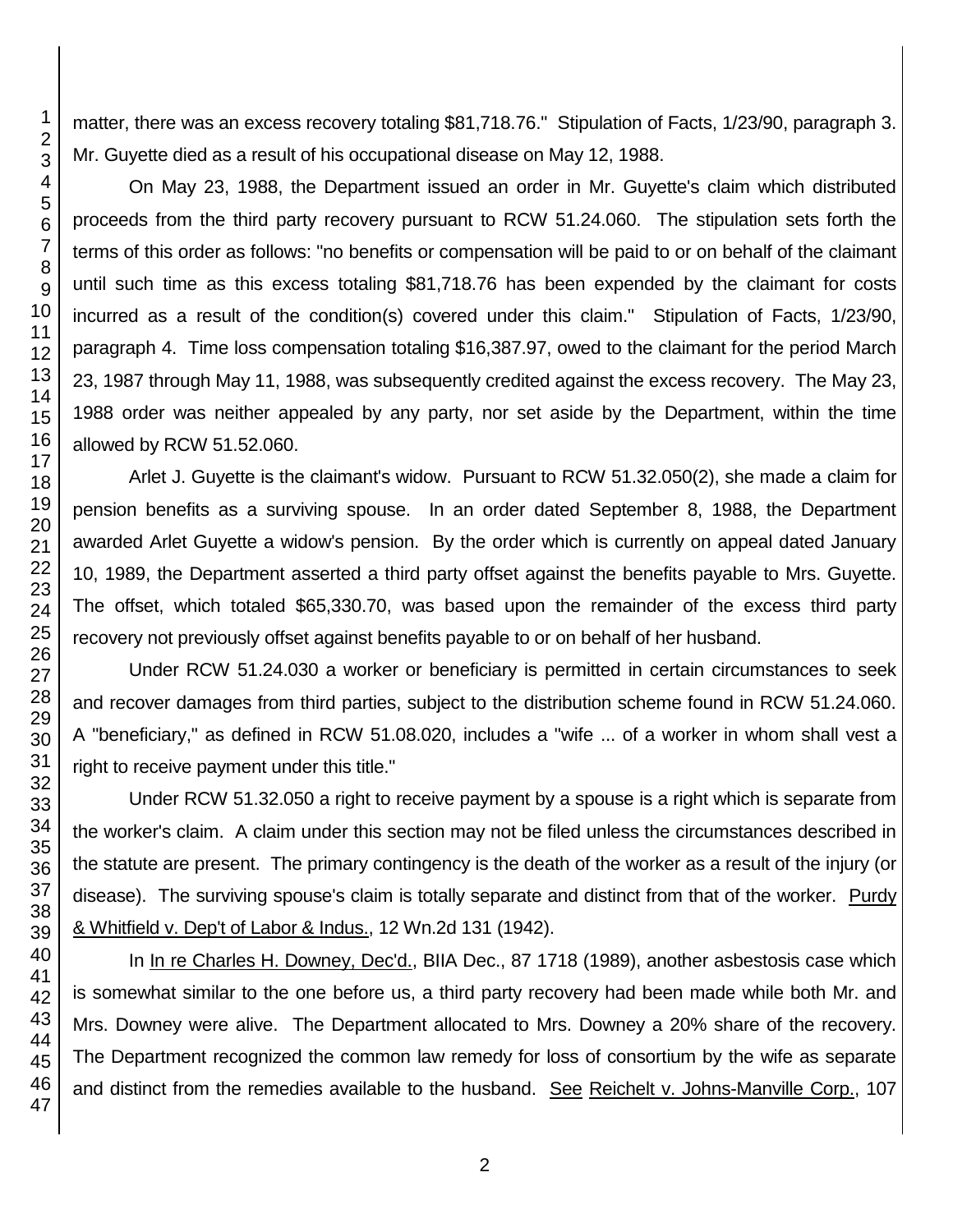Wn.2d 761, 776 (1987). At the time of the recovery, Mrs. Downey was not technically a "beneficiary" as defined in RCW 51.08.020 and as contemplated by the specific language in RCW 51.24.030. However, Mrs. Downey was a contingent beneficiary in the sense that she possessed a contingent right to make a claim under RCW 51.32.050, which would not be operational until her husband's death. While Mr. Downey was alive he received benefits which were offset by 80% of the total excess recovery. When Mr. Downey died, Mrs. Downey filed her claim under RCW 51.32.050, which was accepted by the Department. We held that the remaining 20% of the total excess recovery previously apportioned to Mrs. Downey could then be offset against the widow's pension benefits otherwise payable to her.

In this case, a third party recovery was also made during Mr. Guyette's lifetime. However, in its May 23, 1988 order the Department did not attribute any portion of the recovery to Mrs. Guyette. Instead, the Department established a lien and an excess recovery which attributed the entire amount of the third party recovery solely to Mr. Guyette. Mrs. Guyette was not even implicitly recognized as having made a recovery under RCW 51.24.030 and .060.

Despite the fact the parties here stipulated that the recovery was made by both Mr. and Mrs. Guyette, the Department allocated  $\underline{\text{all}}$  the proceeds of the third party recovery to Mr. Guyette.<sup>1</sup> Therefore, the only recovery subject to Chapter 51.24 RCW was that made by and previously allocated to the injured worker. When Mrs. Guyette became entitled to benefits under RCW 51.32.050 her claim could not be encumbered with any excess third party recovery since Mrs. Guyette, per the May 23, 1988 order, did not realize a third party recovery. The Department is not entitled to reduce the benefits of one beneficiary by a recovery made by the worker or other beneficiaries. See In re Estate of Boettcher, 35 Wn. App. 178 (1983); See also Anderson v. Dep't of Labor & Indus., 40 Wn.2d 210 (1952); Gassaway v. Dep't of Labor & Indus., 18 Wn. App. 747 (1977).

We reiterate the importance of the Department's own final third party distribution order dated May 23, 1988. It pronounced satisfaction of the lien and established an offset solely against Mr. Guyette's claim. It was based on an allocation of the entire third party recovery to Mr. Guyette. The

entire recovery, either by virture of their separate and independent claims or a community property interest in any amounts recovered. See In re Marriage of Brown, 100 Wn.2d 729 (1984).

l

 It is not known whether the court in which the recovery was made apportioned the recovery made by the Guyettes. There is no evidence of any judicial determination allocating the damages recovered between Mr. Guyette's claims for personal injuries and Mrs. Guyette's claims for loss of consortium or otherwise declaring the extent to which each shared individually or jointly in the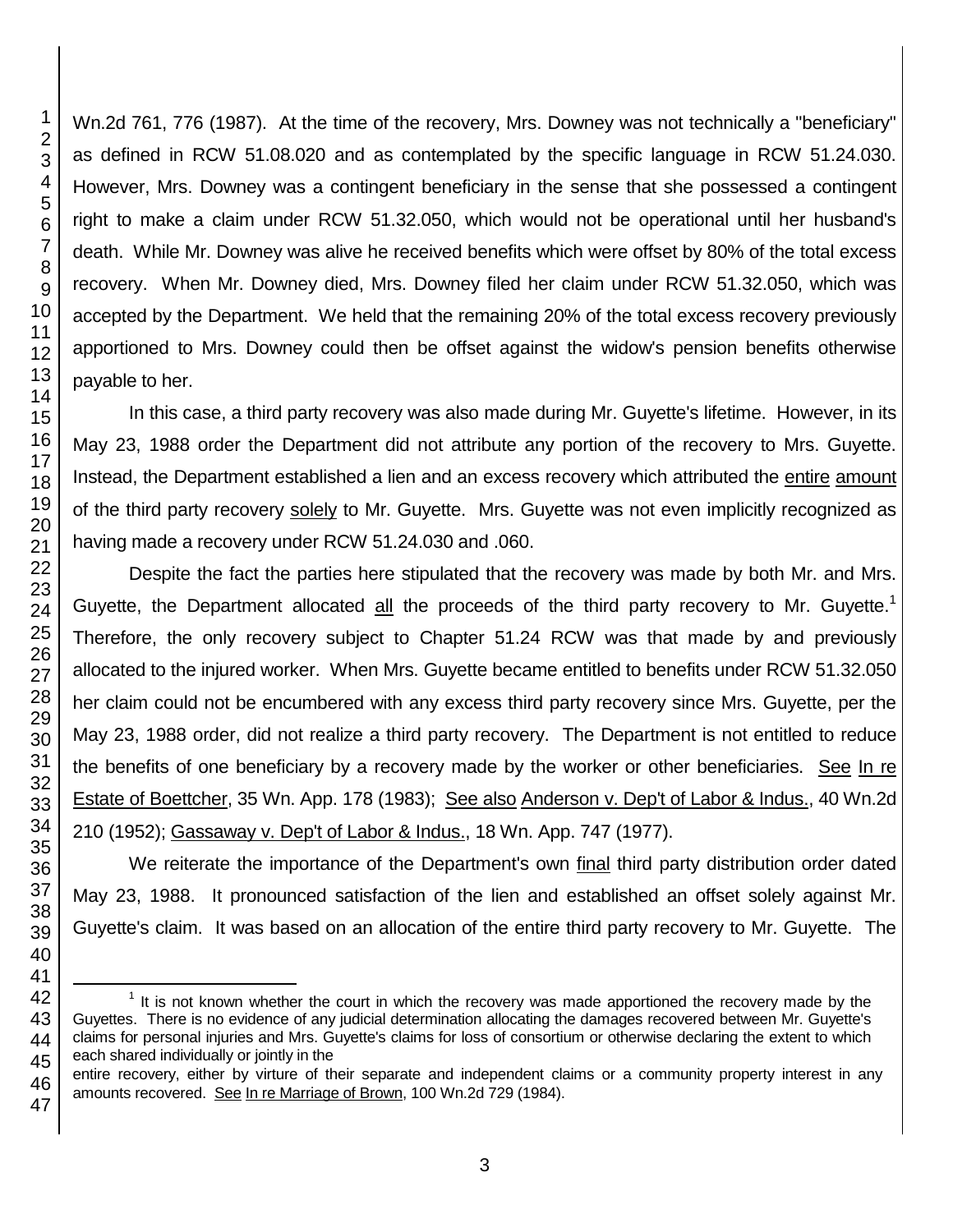Department now has no power to indirectly attack the integrity of its own prior determination and contend that the recovery it attributed to Mr. Guyette should now be attributed to Mrs. Guyette.

The Department order of January 10, 1989 must be reversed and the matter remanded to the Department to pay benefits to Mrs. Guyette without regard to any excess third party recovery previously attributed to her husband.

## **FINDINGS OF FACT**

1. On May 15, 1987 the Department of Labor and Industries received an application for benefits indicating Lawrence Guyette suffered an occupational disease during the course of his employment with various Washington employers. The claim was assigned Claim No. K-275200. On February 23, 1988 the Department issued an order allowing the claim for occupational asbestosis and mesothelioma. On May 23, 1988 the Department issued an order declaring a statutory lien against the claimant's third party recovery for the sum of \$647.77. The order remitted to the claimant \$17,276.06. The lien against this recovery was found to have been satisfied and no benefits or compensation were to be paid to or on behalf of the claimant until such time as the excess third party recovery totaling \$81,718.76 had been expended by the claimant for costs incurred as a result of the conditions covered under the claim.

On June 8, 1988 the Department was advised that the claimant had died on May 12, 1988, as a result of mesothelioma. On June 30, 1988 the Department received a claim for pension benefits filed by the worker's surviving spouse, Arlet J. Guyette. On September 8, 1988 the Department issued an order allowing the claim filed by the surviving spouse. By another order dated September 8, 1988 the Department ordered the payment of time loss compensation for the periods March 23, 1987 to June 30, 1987 and July 1, 1987 through May 11, 1988, for a total amount of \$16,387.97. The amount of time loss compensation due was not paid, but was offset against the excess third party recovery.

In a letter dated December 21, 1988 the Department set forth a determination that the excess third party recovery on the claim would be offset against benefits payable to the surviving spouse until the sum of \$65,317.83 had been expended. In a letter dated December 27, 1988 the Department also indicated that the excess third party recovery would be offset against the widow's benefits. On December 27, 1988 the surviving spouse wrote a letter to the Department protesting the offset provisions of the Department's December 21, 1988 letter.

On January 5, 1989 the Board of Industrial Insurance Appeals received two notices of appeal, filed on behalf of the widow- petitioner, from the letters dated December 21, 1988 and December 27, 1988. These appeals were assigned Docket Nos. 89 0036 and 89 0037, respectively. On January 10, 1989 the Department issued an order stating that Arlet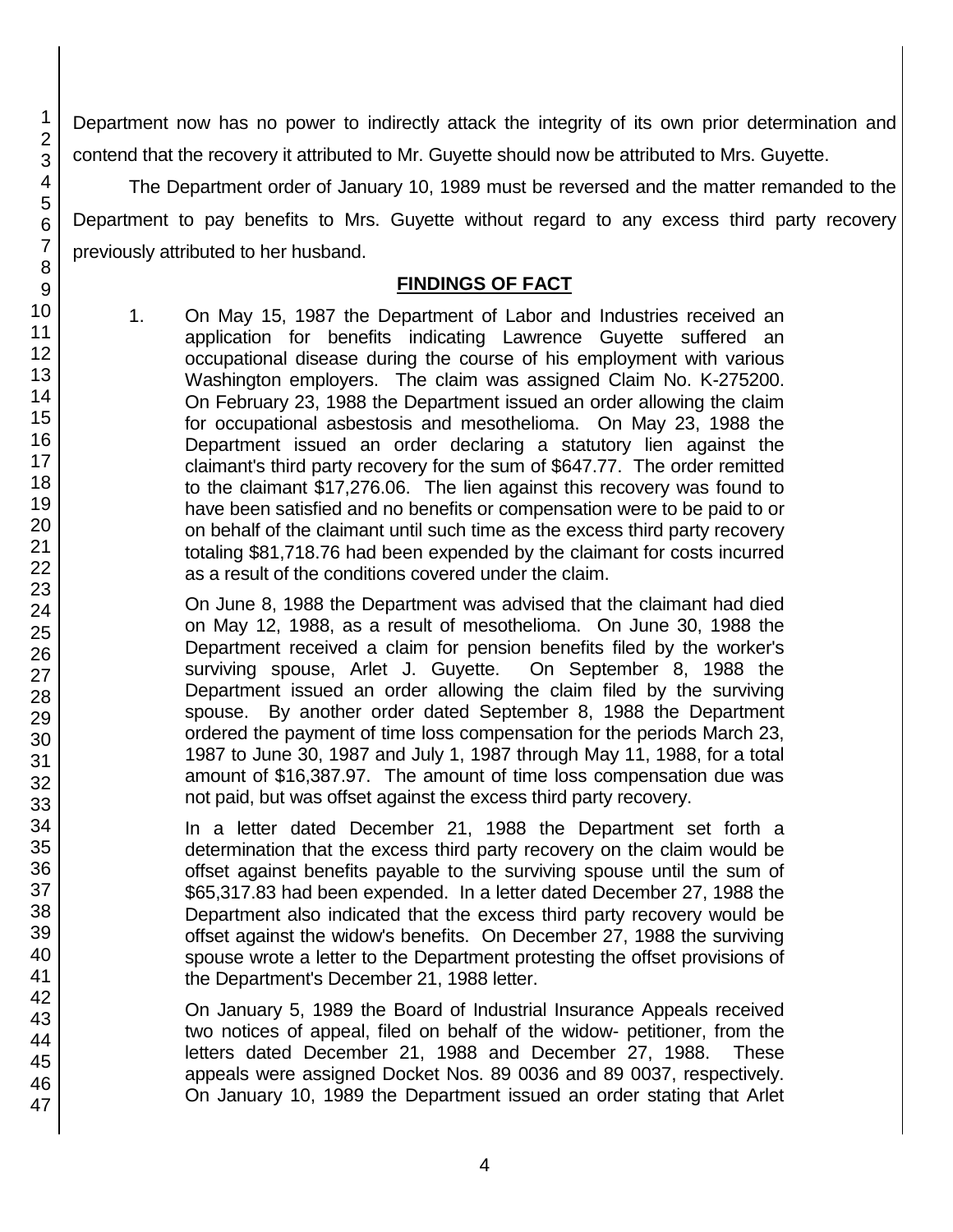Guyette's widow's pension benefits were to be offset against the excess recovery of \$65,330.70. On January 11, 1989 the Department issued an order stating that the letters dated December 21, 1988 and December 27, 1988 had been corrected and superseded by the Department order of January 10, 1989. On January 13, 1989 the Board issued two orders in the appeals assigned Docket Nos. 89 0036 and 89 0037, returning the case to the Department for further action.

On March 10, 1989 the Board of Industrial Insurance Appeals received a notice of appeal, filed on behalf of the widow-petitioner, from the January 10, 1989 Department order. On March 21, 1989 the Board issued its order granting the appeal, assigning it Docket No. 89 0832, and directing that proceedings be held on the issues raised by the notice of appeal.

- 2. Lawrence Guyette, the claimant, contracted asbestosis and mesothelioma during the course of his employment in the state of Washington. He was a worker who filed a claim for and received benefits under the Washington Industrial Insurance Act as a result of an occupational disease.
- 3. As a result of a law suit against certain asbestos manufacturers, Mr. Guyette and his wife recovered \$195,500.00. After all the parties had settled the matter there was an excess recovery totaling \$81,781.76.
- 4. Mr. Guyette died on May 12, 1988. His death was caused by his occupational disease. The Department was advised of the disease-caused death on June 8, 1988. Mr. Guyette was survived by his wife, Arlet J. Guyette. On June 30, 1988 Mrs. Guyette made a claim for benefits under RCW 51.32.050 and was awarded a surviving spouse's pension.
- 5. In a final order dated May 23, 1988 the Department declared that Mr. Guyette had made a third party recovery in the amount of \$195,500.00. A lien was set forth totaling \$647.00. The lien was declared satisfied. It was further declared that no compensation was to be paid to or on behalf of the claimant until an excess recovery totaling \$81,718.76 had been expended by the claimant for costs incurred as a result of conditions covered under the claim.

# **CONCLUSIONS OF LAW**

- 1. The Board of Industrial Insurance Appeals has jurisdiction of the parties and the subject matter of this appeal.
- 2. The Department order of May 23, 1988 constitutes a res judicata determination in this case, binding upon the Department, that the entire third party recovery was made by Mr. Guyette and that the excess recovery was subject to offset only against benefits payable to or on behalf of Mr. Guyette.
- 3. Because of the final Department order of May 23, 1988, the Department is not entitled under the provisions of RCW 51.24.060 to offset an excess